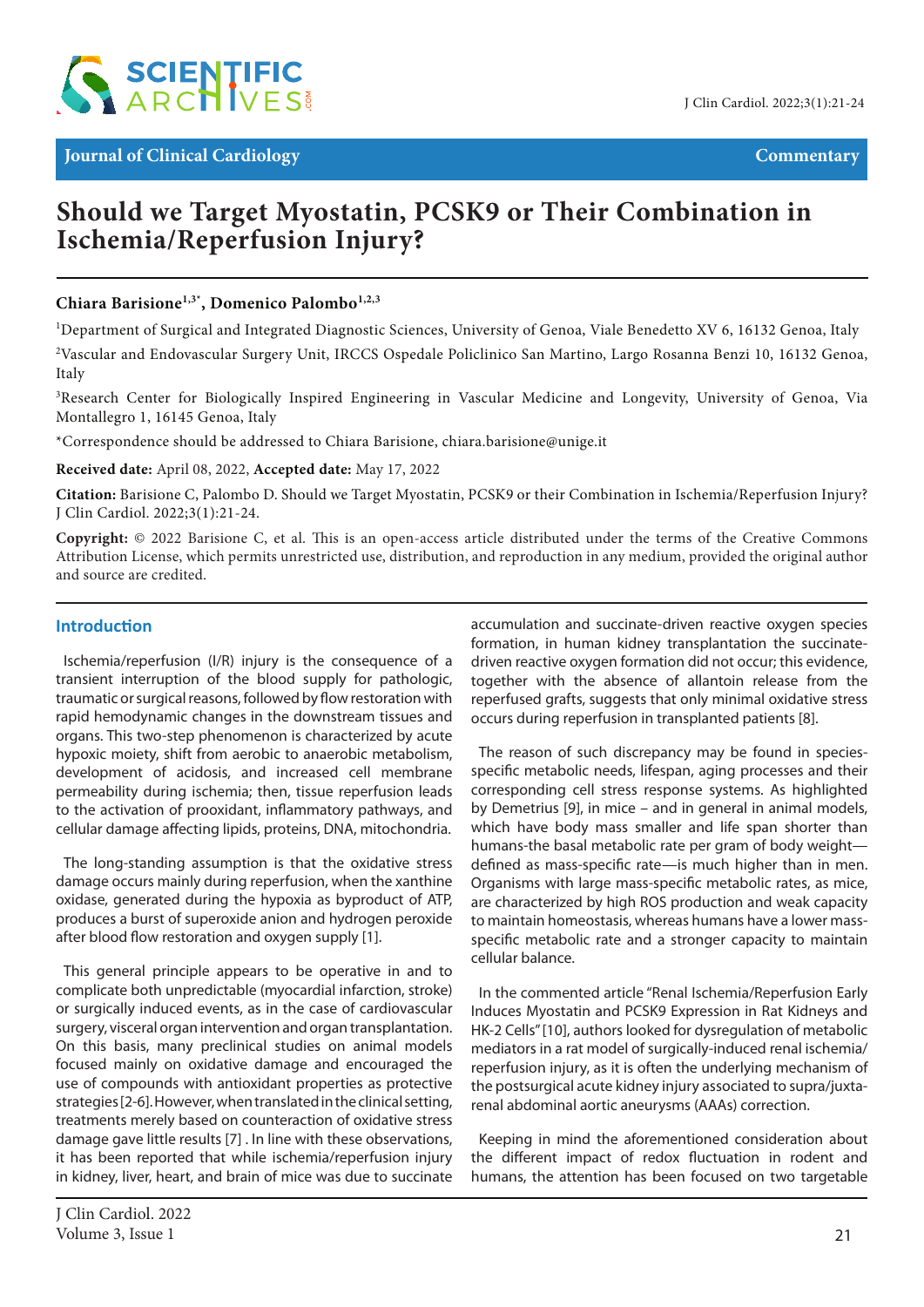*Barisione C, Palombo D. Should we Target Myostatin, PCSK9 or their Combination in Ischemia/Reperfusion Injury? J Clin Cardiol. 2022;3(1):21-24.*

metabolic mediators, known to be constitutively expressed in the kidney: proprotein convertase subtilisin/kexin type 9 (PCSK9) and myostatin (Mstn).

PCSK9 was discovered in the early 2000s during genetic studies, when mutations linked with PCSK9 gain-of-function were found to associate with familiar hypercholesterolemia; from then on, its loss-of-function resulted to correlate with a better lipid profile and reduced risk of coronary artery disease (CAD). PCSK9 is produced in the liver and, at a lesser extent, in other organs (the kidneys representing an important extrahepatic source). Functionally, once secreted, it binds to the LDL receptor, decreasing its surface expression and thereby increasing circulating LDL levels. As no obvious detrimental effect on health or lifespan in individuals with loss-of-function mutations and very low LDL-C levels has been recorded so far, PCSK9 inhibition successfully started to become a target for CAD, by employing humanized inhibitory monoclonal antibodies [11]. As reviewed by Andreadou and colleagues [12], these agents are now part of the standard armamentarium for CAD risk reduction, while synthetic PCSK9 inhibitor [13] are already used in preclinical studies. Indeed, PCSK9 was found upregulated in myocardial infarction with a negative impact on infarct district and cardiac function [14], and its inhibition in preclinical studies ameliorated infarct size and recovery after myocardial I/R injury [13]. PCSK9 has been shown to regulate other cell receptors, such as the VLDL receptor, apoER2, CD36, and LRP-1. Recently, PCSK9 has been appraised also as a thrombogenic agent: Qi and colleagues [15] demonstrated that PCSK9 promotes platelet activation, presumably through CD36-binding, working as a "DAMP" (danger associated molecular patterns), as referred by Silverstein [16].

Mstn is a TGF-β superfamily member and a known antianabolite [17,18]; it has been found upregulated in skeletal muscle cells exposed to oxidative stress conditions [19], after myocardial infarction in hearts of human and mice and has been recognized as a mediator of atherosclerosis progression and vascular inflammation [20]. In kidneys, its enhancement has been observed in the tubulointerstitial compartment during diabetic nephropathy, suggesting a causal role in renal interstitial fibrosis [21].

Since also Mstn loss-of-function didn't display a negative impact on viability and longevity, anti-Mstn treatments have been investigated, particularly in the field of skeletal muscular dystrophy, ageing and cancer-related cachexia. Numerous preclinical studies employing anti Mstn antibodies, Mstnpropeptide with inhibitory function, inhibitor of ActivinreceptorIIB and anti-Mstn peptibody gave promising results. However, when translated in humans, they didn't provide the expected outcomes. Reasonably, this may due to different Mstn metabolism in human versus mice and between control subjects and patients' populations. Moreover, a nonselective inhibition of Mstn or of its receptor might cause a disequilibrium in the interaction of several TGF-β superfamily members, perturbating the homeostasis cell program [22].

Some expectations are nowadays fueled by the finding of the more specific Mstn antibody GYM329, created with the "sweeping antibody technology" [23], which provided encouraging results in preclinical studies in monkey, but still to be proven in clinics.

The commented article [10] reported that a 30-minutes supracoeliac aortic clamping produced I/R injury in rat kidneys; it appeared with higher expression of Mstn and PCSK9 first, within four hours of reflow; then, one day later, signs of focal tubular necrosis, ROS accumulation (expression of N-tyrosine) and Mstn immunopositivity were increased mainly in tubular cells; PCSK9 mRNA was increased and the protein levels reduced in tubular cells but significantly increased in plasma, suggesting a mechanism of transcription/secretion/release of the PCSK9 protein, following, at least in a temporary order, the upregulation of Mstn content.

Hence, the modulation of Mstn and PCSK9 found in kidney during I/R has been verified *in vitro* on HK2 tubular renal cells: Mstn and PCSK9 gene expressions were upregulated early after exposure to ischemia-like condition, to return at the basal level during reperfusion; consistent with the histological findings on rat kidneys, during the whole time-course the increase of Mstn protein content and the depletion of PCSK9 after reperfusion were observed. Prooxidant stress provided by  $H_2O_{2'}$  to mimicry the overproduction of reactive oxygen species due to mitochondria impairment, induced Mstn first and, later on, PCSK9 mRNA; when administered directly to HK2 cell, recombinant Mstn enhanced PCSK9 content that, over time, slightly decreased, suggesting also *in vitro* a mechanism of Mstn-induced production and release. The proof of concept of a Mstn-dependent expression of PCSK9 was provided by reduced levels of PCSK9 in Mstn-silenced cells exposed to ischemia when compared to control cells.

Both Mstn and PCSK9 expressions reflect mitochondrial perturbation: Mstn inhibition through CRISPR/Cas9 gene editing in C2C12 cells mitigated cellular injury by reducing the mitochondrial-dependent apoptotic pathway [24], while PCSK9 both caused and was induced by mtDNA damage in vascular smooth muscle cells [25].

In the commented paper [10], I/R upregulated N-tyrosine, a marker of ROS accumulation, and the nuclear relocation of peroxisome proliferator-activated receptor gamma coactivator-1alpha, a transcriptional regulator of mitochondrial biogenesis and function, indicating the occurrence of mitochondrial imbalance and an attempt to renew the mitochondrial pool, both in kidneys and in HK2 cells.

In HK2 cells both ischemia and reperfusion transiently affected mitochondria, inducing ROS overproduction, mitochondrial membrane potential hyperpolarization and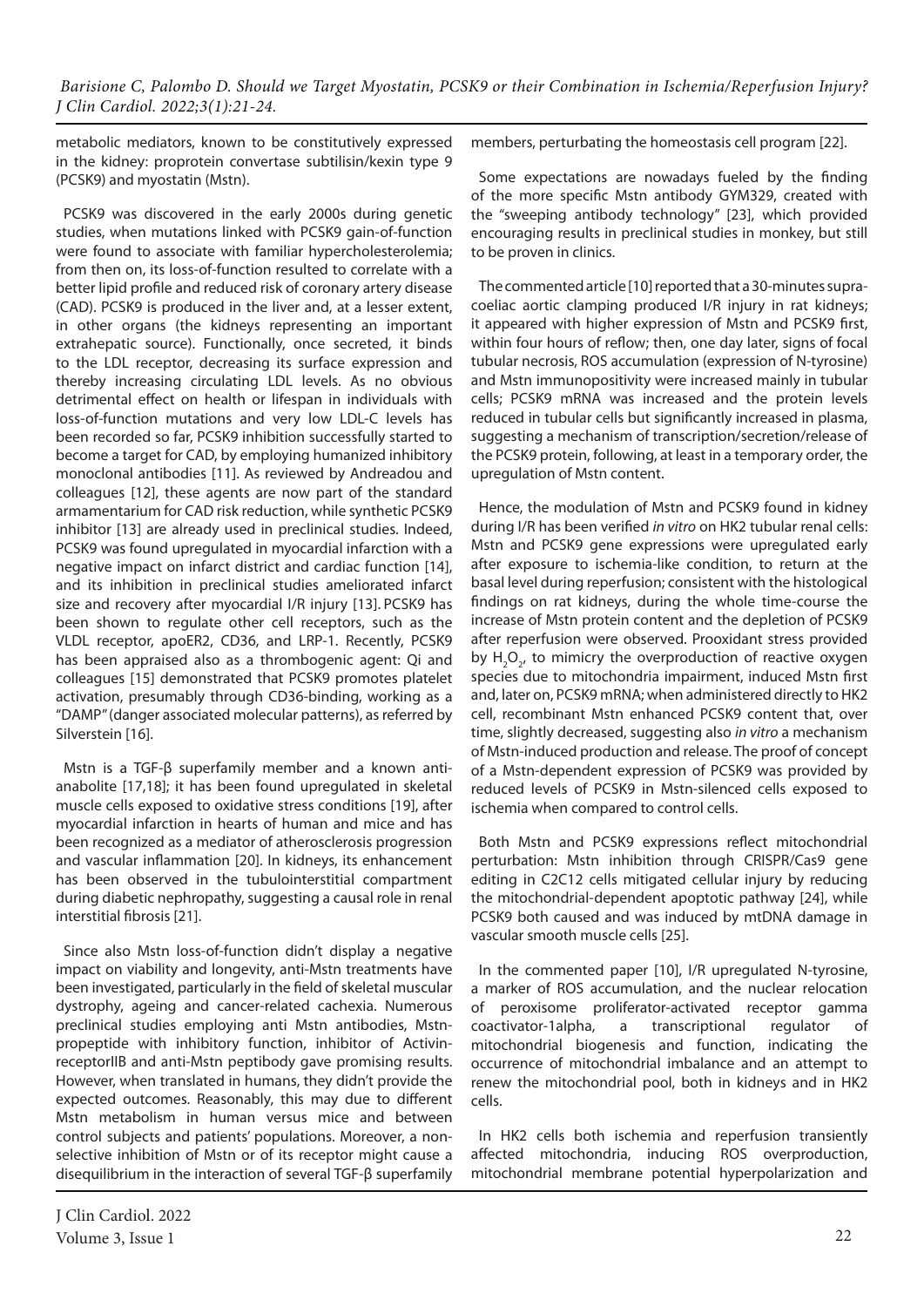*Barisione C, Palombo D. Should we Target Myostatin, PCSK9 or their Combination in Ischemia/Reperfusion Injury? J Clin Cardiol. 2022;3(1):21-24.*

reduced mitochondrial mass. Cell cycle arrest in G0/G1 phase was observed after ischemia, accounting for an autophagy (mitophagy) process, and recognizing in the early ischemia a priming effect on cell metabolism impairment, previously underestimated in respect to oxidative damage operative during reperfusion.

Integrating the *in vivo* and *ex vivo* observations, the commented paper solidly unveils that 1) renal ischemia is characterized by a combined, local upregulation of Mstn and PCSK9, whose effects are still detectable after reperfusion 2) Mstn overexpression comes first, PCSK9 synthesis and release next and is induced, at least in part, by Mstn.

Yet, the underlying cellular signaling has to be demonstrated, as well as the duration of Mstn and PCSK9 perturbation and their impact on renal function after in I/R injury.

The considerations arisen so far pave the way to ensure mitochondrial protection, when I/R events are predictable, as during surgical I/R, and to cope with I/R injury when it occurs unexpectedly, as in the case of myocardial infarction, ischemic stroke, arterial embolism. Both Mstn and PCSK9, alone, are targetable damage signals; their commitment in a feed forward loop of mitochondrial impairment and inflammation/ vascular activation have been already recognized: do they represent a clue to counteract renal I/R injury? Is it possible to act only on the evoked downstream signals or the restraint of Mstn and PCSK9 may constitute also a feedback protection system for mitochondria, seen as "primum movens" of I/R injury? This debate, although still theoretical, will help to define novel strategies to restore the unbalanced metabolic flow and to restrain the fearsome consequence of I/R at large.

## **References**

1. Granger DN. Role of xanthine oxidase and granulocytes in ischemia-reperfusion injury. American Journal of Physiology-Heart and Circulatory Physiology. 1988 Dec 1;255(6):H1269-75.

2. Zhao Z, Tang Z, Zhang W, Liu J, Li B. Magnesium isoglycyrrhizinate protects against renal-ischemia-reperfusion injury in a rat model via anti-inflammation, anti-oxidation and anti-apoptosis. Molecular Medicine Reports. 2017 Sep 1;16(3):3627-33.

3. Liu X, Murphy MP, Xing W, Wu H, Zhang R, Sun H. Mitochondria‐ targeted antioxidant Mito Q reduced renal damage caused by ischemia‐ reperfusion injury in rodent kidneys: Longitudinal observations of T 2‐weighted imaging and dynamic contrast‐enhanced MRI. Magnetic Resonance in Medicine. 2018 Mar;79(3):1559-67.

4. Yamamoto S, Hagiwara S, Hidaka S, Shingu C, Goto K, Kashima K, et al. The antioxidant EPC-K1 attenuates renal ischemia-reperfusion injury in a rat model. American Journal of Nephrology. 2011;33(6):485- 90.

5. Zhang Y, Rong S, Feng Y, Zhao L, Hong J, Wang R, et al. Simvastatin attenuates renal ischemia/reperfusion injury from oxidative stress via targeting Nrf2/HO-1 pathway. Experimental and Therapeutic Medicine. 2017 Nov 1;14(5):4460-6.

6. Nezu M, Souma T, Yu L, Suzuki T, Saigusa D, Ito S, et al. Transcription factor Nrf2 hyperactivation in early-phase renal ischemia-reperfusion injury prevents tubular damage progression. Kidney International. 2017 Feb 1;91(2):387-401.

7. Bartekova M, Barancik M, Ferenczyova K, Dhalla NS. Beneficial effects of N-acetylcysteine and N-mercaptopropionylglycine on ischemia reperfusion injury in the heart. Current Medicinal Chemistry. 2018 Jan 1;25(3):355-66.

8. Wijermars LG, Schaapherder AF, Kostidis S, Wüst RC, Lindeman JH. Succinate accumulation and ischemia–reperfusion injury: of mice but not men, a study in renal ischemia–reperfusion. American Journal of Transplantation. 2016 Sep;16(9):2741-6.

9. Demetrius L. Of mice and men: when it comes to studying ageing and the means to slow it down, mice are not just small humans. EMBO Reports. 2005 Jul;6(S1):S39-44.

10. Barisione C, Verzola D, Garibaldi S, Ferrari PF, Garibotto G, Ameri P, et al. Renal ischemia/reperfusion early induces myostatin and PCSK9 expression in rat kidneys and HK-2 cells. International Journal of Molecular Sciences. 2021 Jan;22(18):9884.

11. Luquero A, Badimon L, Borrell-Pages M. PCSK9 functions in atherosclerosis are not limited to plasmatic LDL-cholesterol regulation. Frontiers in Cardiovascular Medicine. 2021 Mar 23;8:198.

12. Andreadou I, Tsoumani M, Vilahur G, Ikonomidis I, Badimon L, Varga ZV, et al. PCSK9 in Myocardial infarction and cardioprotection: Importance of lipid metabolism and inflammation. Frontiers in Physiology. 2020:1495.

13. Palee S, McSweeney CM, Maneechote C, Moisescu DM, Jaiwongkam T, Kerdphoo S, et al. PCSK9 inhibitor improves cardiac function and reduces infarct size in rats with ischaemia/reperfusion injury: Benefits beyond lipid‐lowering effects. Journal of Cellular and Molecular Medicine. 2019 Nov;23(11):7310-9.

14. Ding Z, Wang X, Liu S, Shahanawaz J, Theus S, Fan Y, et al. PCSK9 expression in the ischaemic heart and its relationship to infarct size, cardiac function, and development of autophagy. Cardiovascular Research. 2018 Nov 1;114(13):1738-51.

15. Qi Z, Hu L, Zhang J, Yang W, Liu X, Jia D, et al. PCSK9 (proprotein convertase subtilisin/kexin 9) enhances platelet activation, thrombosis, and myocardial infarct expansion by binding to platelet CD36. Circulation. 2021 Jan 5;143(1):45-61.

16. Silverstein RL. PCSK9 (Proprotein Convertase Subtilisin/Kexin 9) Goes "DAMP". Circulation. 2021 Jan 5;143(1):62-4.

17. McPherron AC, Lawler AM, Lee SJ. Regulation of skeletal muscle mass in mice by a new TGF-p superfamily member. Nature. 1997 May;387(6628):83-90.

18. Dschietzig TB. Myostatin—From the Mighty Mouse to cardiovascular disease and cachexia. Clinica Chimica Acta. 2014 Jun 10;433:216-24.

19. Pomiès P, Blaquière M, Maury J, Mercier J, Gouzi F, Hayot M. Involvement of the FoxO1/MuRF1/Atrogin-1 signaling pathway in the oxidative stress-induced atrophy of cultured chronic obstructive pulmonary disease myotubes. PLoS One. 2016 Aug 15;11(8):e0160092.